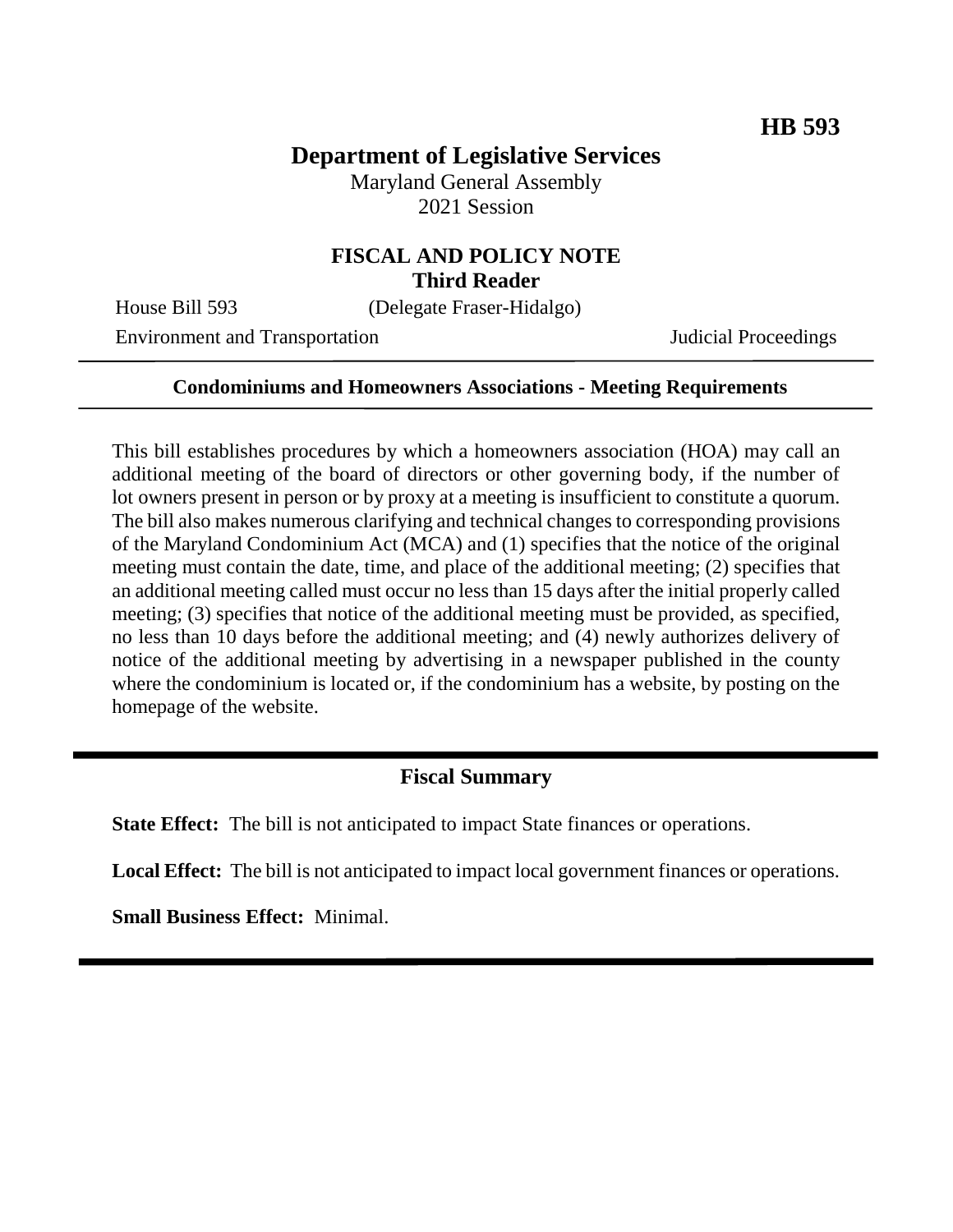# **Analysis**

#### **Bill Summary:**

#### *Homeowners Associations*

If the number of lot owners present in person or by proxy at a properly called meeting is insufficient to constitute a quorum, an additional meeting of the lot owners may be called for the same purpose if (1) the notice of the initial meeting stated that the procedure authorized under the bill might be invoked, as well as the date, time, and place of the additional meeting and (2) a majority of the lot owners present vote in person or by proxy to call for the additional meeting. The additional meeting must occur no less than 15 days after the initial meeting.

No less than 10 days before the additional meeting, a separate and distinct notice of the date, time, place, and purpose of the additional meeting must be (1) delivered, mailed, or sent by electronic transmission to each lot owner at the address shown on the roster maintained by the HOA; (2) advertised in a newspaper published in the county where the HOA is located; or (3) if the HOA has a website, posted on the homepage of the website. The notice must contain specified information about quorum and voting provisions.

At the additional meeting, the lot owners present in person or by proxy constitute a quorum, and unless the bylaws provide otherwise, a majority of the lot owners present in person or by proxy may (1) approve or authorize the proposed action at the additional meeting and (2) take any other action that could have been taken at the original meeting if a sufficient number of lot owners had been present. This authorization may not be construed to affect the percentage of votes required to amend the declaration or bylaws or to take any other action that is required to be taken by a specified percentage of votes.

**Current Law:** Statute does not specify procedures for an HOA to call an additional meeting of the board of directors or other governing body if the number of lot owners present in person or by proxy at a meeting is insufficient to constitute a quorum.

#### *Condominiums*

Generally, under MCA, unless the bylaws provide otherwise, a quorum is deemed present if persons entitled to cast 25% of the total number of votes appurtenant to all units are present in person or by proxy.

HB 593/ Page 2 If the number of persons present in person or by proxy at a properly called meeting of the council of unit owners is insufficient to constitute a quorum, another meeting of the council of unit owners may be called for the same purpose if (1) the notice of the meeting stated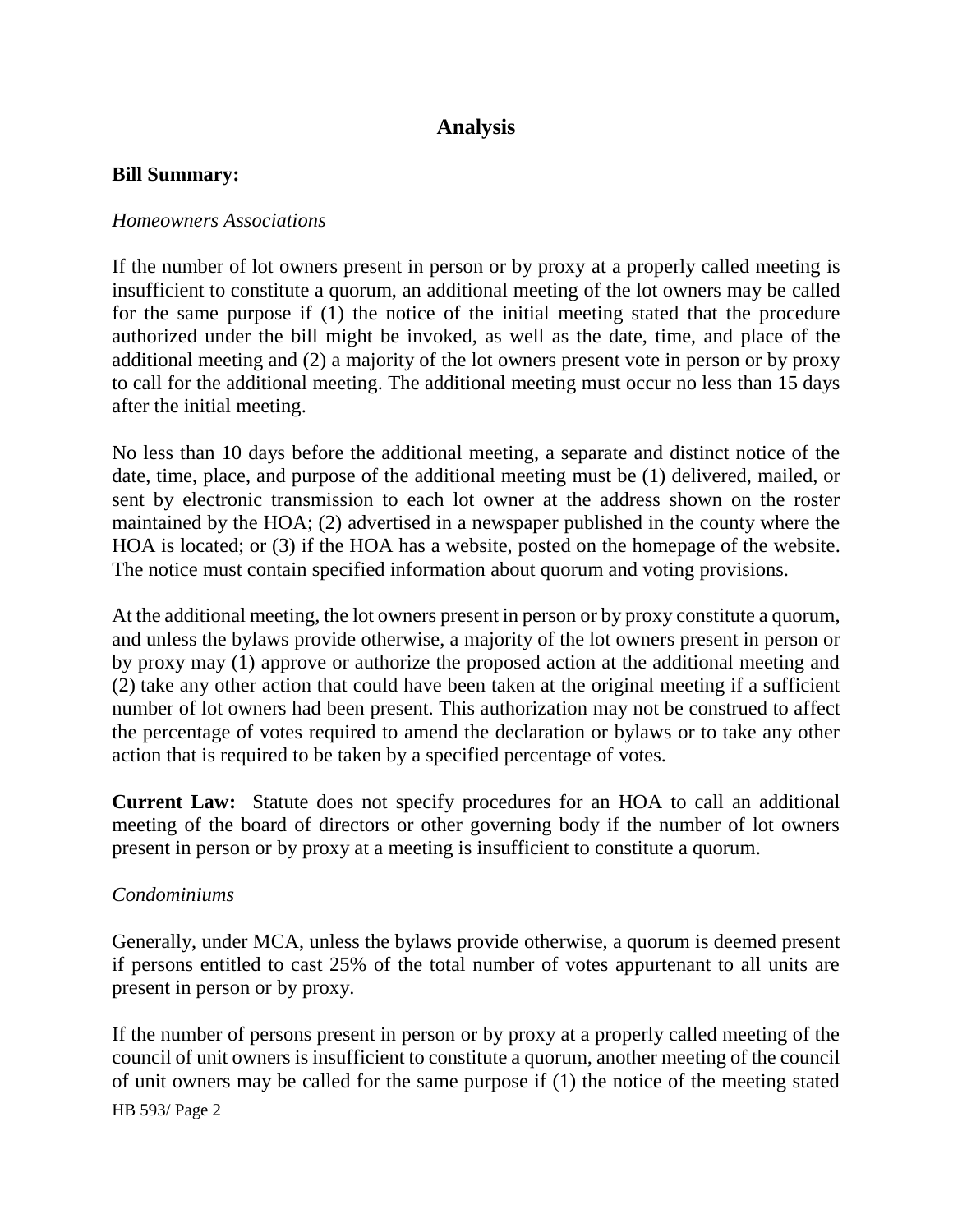that the procedure to call an additional meeting due to lack of a quorum might be invoked and (2) by majority vote, the unit owners present in person or by proxy call for the additional meeting.

Fifteen days' notice of the time, place, and purpose of the additional meeting must be delivered, mailed, or sent by electronic transmission to each unit owner at the address shown on the roster maintained by the condominium. The notice must contain specified information about quorum and voting provisions.

At the additional meeting, the unit owners present in person or by proxy constitute a quorum. Unless the bylaws provide otherwise, a majority of the unit owners present in person or by proxy (1) may approve or authorize the proposed action at the additional meeting and (2) may take any other action that could have been taken at the original meeting if a sufficient number of unit owners had been present. This authorization may not be construed to affect the percentage of votes required to amend the declaration or bylaws or to take any other action required to be taken by a specified percentage of votes.

For more information about condominiums and HOAs, which are broadly referred to as common ownership communities, see the **Appendix – Common Ownership Communities**.

## **Additional Information**

**Prior Introductions:** HB 1037 of 2019, as amended, passed the House and received a hearing the Senate Judicial Proceedings Committee, but no further action was taken.

**Cross File:** SB 535 (Senator King) - Judicial Proceedings.

**Information Source(s):** Judiciary (Administrative Office of the Courts); Department of Legislative Services

| <b>Fiscal Note History:</b> | First Reader - February 5, 2021  |
|-----------------------------|----------------------------------|
| $rh$ /jkb                   | Third Reader - February 26, 2021 |

Analysis by: Donavan A. Ham Direct Inquiries to:

(410) 946-5510 (301) 970-5510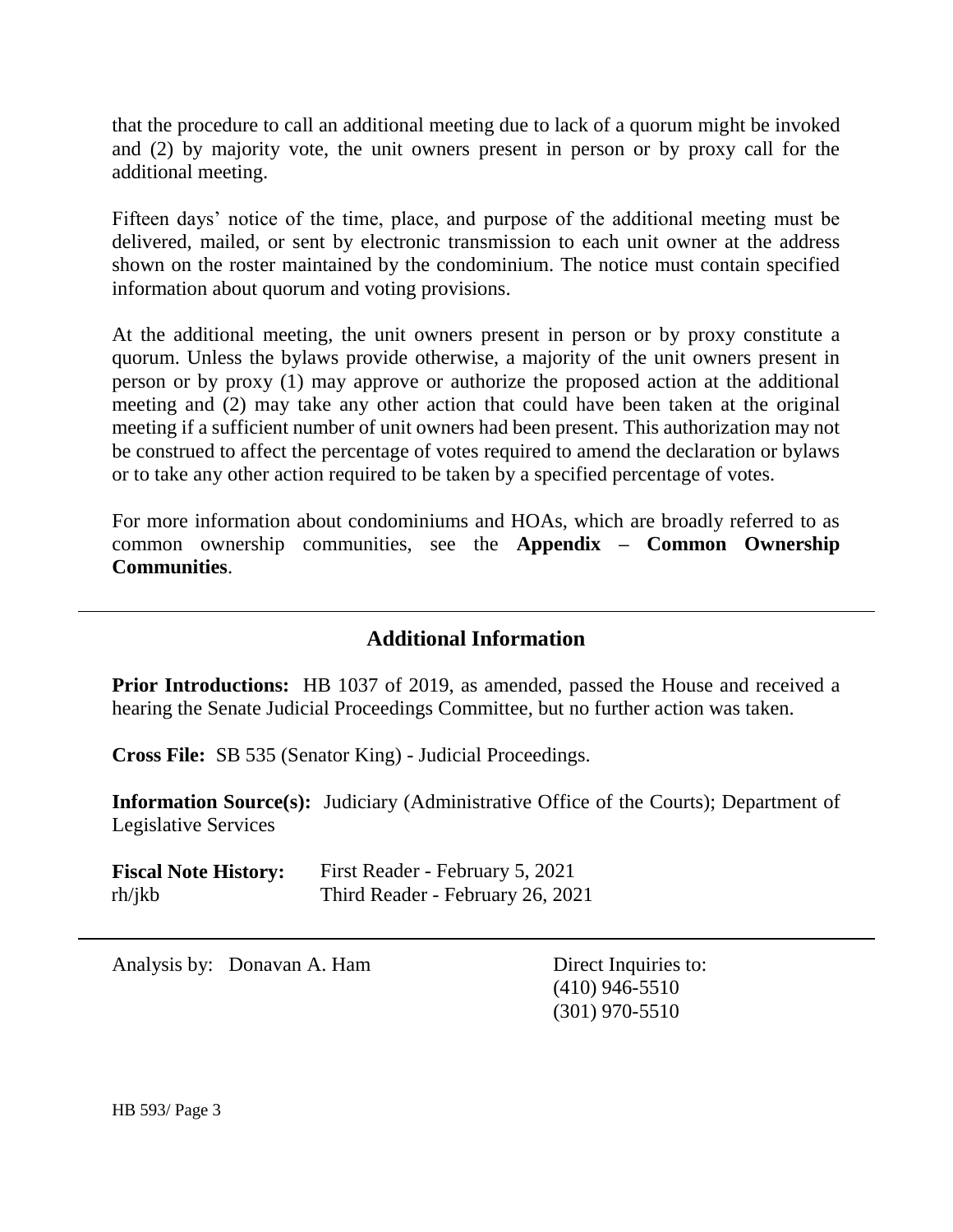# **Appendix – Common Ownership Communities**

When a person purchases a single-family home, condominium, or an interest in a cooperative housing corporation, he or she may also be required to join an association of owners, which is intended to act in the common interests of all the homeowners, condominium unit owners, or cooperative owners in the community. Collectively, these associations are often referred to as common ownership communities (COCs). In Maryland, a growing number of newly constructed or newly converted residences are located in some form of a COC.

The affairs of a condominium are governed by a council of unit owners, which comprises all unit owners. Among other powers, the council of unit owners has the power to impose assessments on the unit owners to pay common expenses. A council of unit owners may delegate its powers to a board of directors, officers, or a managing agent. Condominiums are governed under Title 11 of the Real Property Article.

Many new housing developments are subject to a homeowners association (HOA) that is created by a governing document and has the authority to impose mandatory fees on lots in the development in connection with the provision of services or for the benefit of the lots, the lot owners, or the common areas. HOAs are governed under Title 11B of the Real Property Article.

A cooperative housing corporation or "cooperative" is a corporation that owns real property. A resident of a cooperative does not own his or her unit; rather, the person owns an interest in the corporation, which leases the unit to the person for residential use. Cooperatives are governed by the laws in Title 5, Subtitle 6B of the Corporations and Associations Article.

Condominiums and HOAs may be authorized by their governing documents to impose liens on units or lots to collect unpaid assessments or fees. In a cooperative, the governing documents usually provide for the collection of delinquent fees, and evictions for unpaid fees are generally pursued by way of a landlord-tenant action.

Since registration of the various COCs is not required statewide, the exact number of COCs in Maryland is unknown. However, public offering statements for condominium regimes are required by law to be registered with the Secretary of State (SOS). SOS registration records show that, as of December 2020, 2,739 condominium regimes have been registered with the State. The State Department of Assessments and Taxation, which maintains assessment records based on class of property, reports that there are 221,999 condominium units in the State as of July 2020. The Foundation for Community Association Research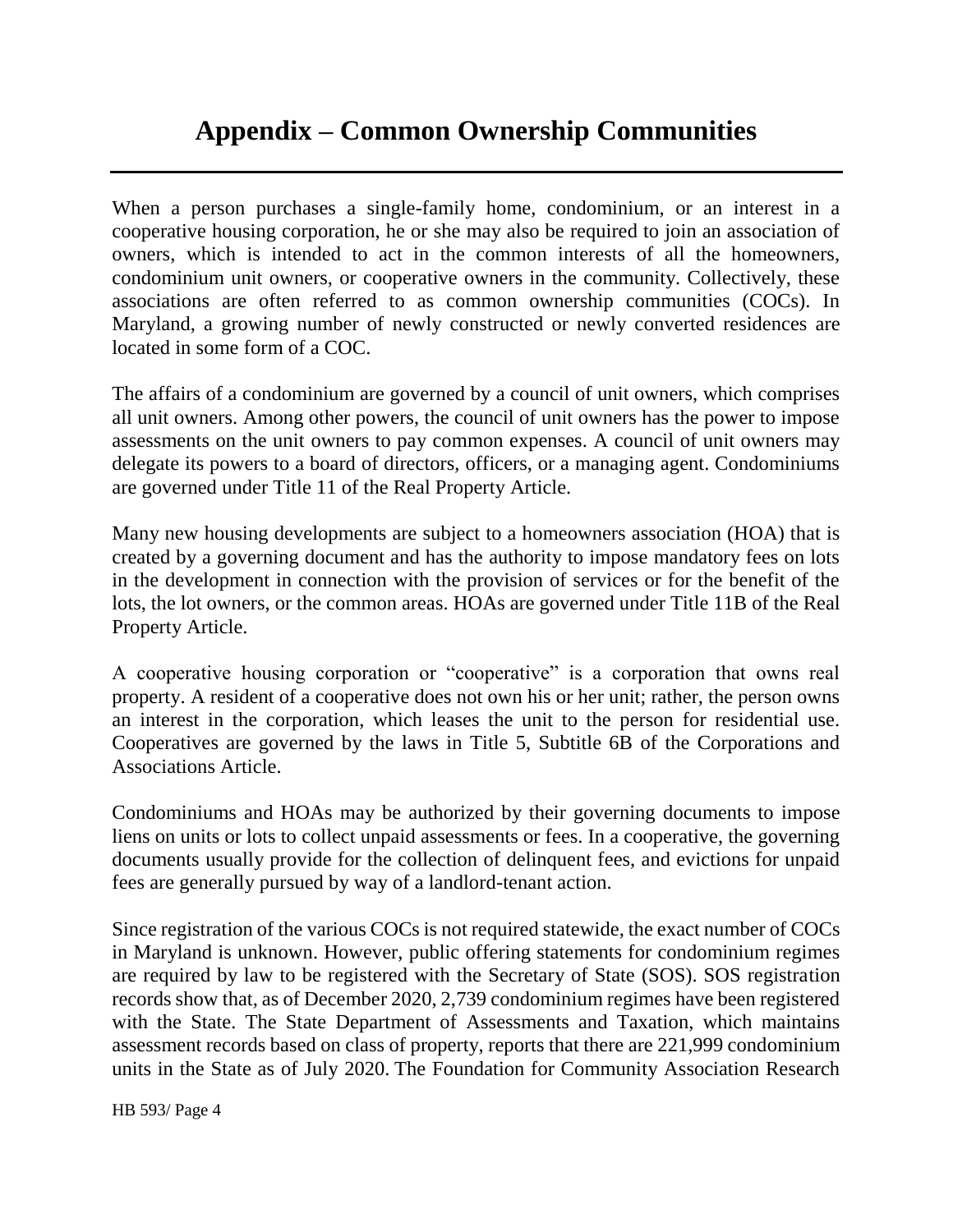estimated that there were 6,785 community associations with an estimated 1 million residents in these associations in the State in 2019, the most recent information available.

### *Task Force on Common Ownership Communities*

With a growing number of Marylanders residing in COCs, and evidence that some COCs had issues with governance, dispute resolution, and financial stability, the General Assembly created the Task Force on Common Ownership Communities in 2005 (Chapter 469 of 2005). The issues addressed by the task force included the education and training needs of COC boards and prospective buyers, availability of alternative dispute resolution services, special considerations of aging COCs, collection of assessments, and resale of homes within COCs. The task force met 10 times, held five public hearings, and submitted its final report in December 2006. The report's findings and recommendations have served, in subsequent years, as the basis for numerous pieces of legislation intended to improve the operation of COCs. This legislation, enacted from 2007 through 2020:

- authorized a group of three or more unit or lot owners in a condominium or HOA to petition a circuit court to appoint a receiver in specified situations frequently found in aging communities (Chapter 321 of 2007);
- gave the Consumer Protection Division within the Office of the Attorney General increased authority over violations of the Maryland Homeowners Association Act (Chapter 593 of 2007);
- eased restrictions on the ability of condominiums and HOAs to amend their governing documents (Chapters 144 and 145 of 2008 and Chapter 480 of 2017);
- strengthened the transition process from developer to the governing body of a condominium or HOA by allowing the governing body to terminate specified contracts and requiring the developer to provide specified documents (Chapters 95 and 96 of 2009);
- required the governing body of a COC to purchase fidelity insurance or a fidelity bond covering various acts of malfeasance by COC officers, directors, and other specified employees and agents (Chapters 77 and 78 of 2009 and Chapter 615 of 2010);
- granted priority to a specified portion of a lien of a condominium or HOA over the claim of a holder of a first mortgage or first deed of trust in the event of a foreclosure on a unit or lot (Chapter 387 of 2011);